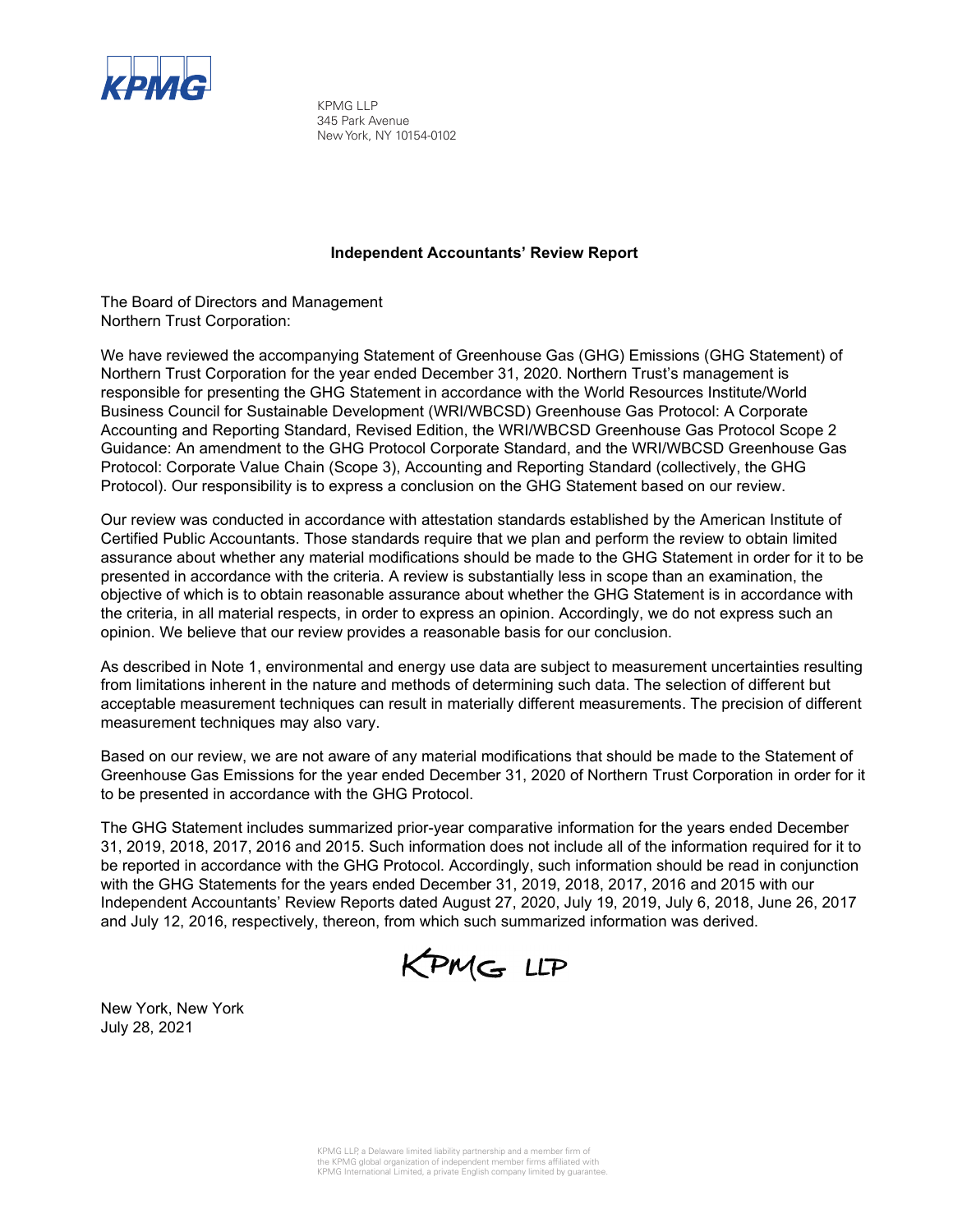

For the year ended December 31, 2020

### CO<sub>2</sub>e Emissions Metric Tonnes [MT]

|                                 | 2015   | 2016   | 2017   | 2018   | 2019   | 2020   |
|---------------------------------|--------|--------|--------|--------|--------|--------|
| Scope 1                         | 3,071  | 2,338  | 2,127  | 2,637  | 1,909  | 1,610  |
| Scope 2 Indirect (Market-Based) | 46,036 | 44,484 | 42,098 | 35,045 | 35,149 | 24,151 |
| Scope 3                         | 20,054 | 18,469 | 20,764 | 19,281 | 20,294 | 5,960  |
| Gross Scope 1, 2, and 3         | 69,161 | 65,291 | 64,989 | 56,963 | 57,352 | 31,721 |

See accompanying Independent Accountants' Review Report and notes to Statement of Greenhouse Gas Emissions.

#### NOTE 1: THE COMPANY

### **Organization**

Northern Trust Corporation (the Corporation or Northern Trust) is a financial holding company that is a leading provider of asset servicing, fund administration, asset management, fiduciary and banking solutions for corporations, institutions, families and individuals worldwide. The Corporation conducts business through various U.S. and non-U.S. subsidiaries, including The Northern Trust Company (Bank). The Corporation was originally formed as a holding company for the Bank in 1971. The Corporation has a network of offices in 22 U.S. states, Washington, D.C., and 22 international locations in Canada, Europe, the Middle East, and the Asia-Pacific region.

#### Basis of Presentation

The Statement of Greenhouse Gas (GHG) Emissions has been prepared based on a calendar reporting year that is the same as Northern Trust's financial reporting period.

Scope 1 GHG emissions information has been prepared in accordance with the World Resources Institute/World Business Council for Sustainable Development Greenhouse Gas Protocol: A Corporate Accounting and Reporting Standard, Revised Edition. Scope 1 represents direct GHG emissions that occur from sources that are owned or controlled by the Corporation.

Scope 2 GHG emissions information has been prepared in accordance with the WRI/WBCSD GHG Protocol Scope 2 Guidance: An amendment to the GHG Protocol Corporate Standard. Scope 2 accounts for GHG emissions from the generation of purchased electricity consumed by the Corporation.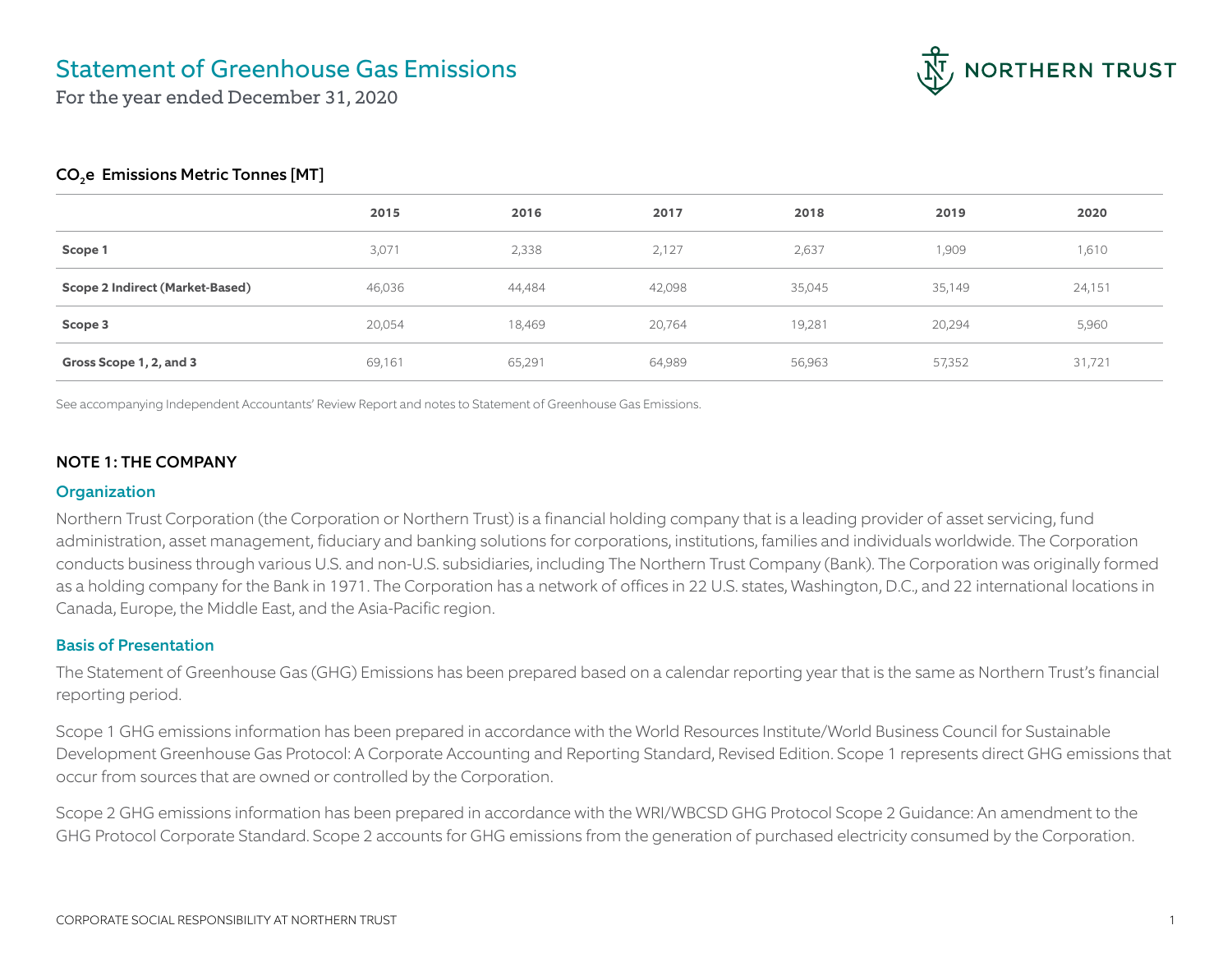

For the year ended December 31, 2020

Scope 3 GHG emissions information has been prepared in accordance with the World Resources Institute/World Business Council for Sustainable Development Greenhouse Gas Protocol: Corporate Value Chain (Scope 3), Accounting and Reporting Standard. Scope 3 includes indirect GHG emissions (not included in Scope 2) that occur in the value chain of the Corporation, including both upstream and downstream emissions. Upstream emissions are indirect GHG emissions related to purchased or acquired goods and services while downstream emissions are indirect GHG emissions related to sold goods and services.

Collectively, the Greenhouse Gas Protocol: A Corporate Accounting and Reporting Standard, Revised Edition, the GHG Protocol Scope 2 Guidance: An amendment to the GHG Protocol Corporate Standard and the GHG Protocol: Corporate Value Chain (Scope 3), Accounting and Reporting Standard are referred to as the "GHG Protocol" in this document.

#### Estimation Uncertainties

Environmental and energy use data included in the Statement of GHG Emissions are subject to measurement uncertainties resulting from limitations inherent in the nature and the methods used for determining such data. The selection of different but acceptable measurement techniques can result in materially different measurements. The precision of different measurement techniques may also vary.

Consumption is based on raw data when available. When raw data is unavailable, the Corporation estimates consumption based on a square foot extrapolation of the average consumption from the most comparable facilities.

### NOTE 2: GHG REPORTING

#### Organizational Boundaries

The organizational boundary of this report includes leased and owned offices under operational control in all domestic and global regions within which the Corporation operates.

More information can be found in the Corporation's annual report at www.northerntrust.com.

### Base year

The GHG base year applies to Scope 1, Scope 2, and Scope 3 emissions as set out above and has been prepared in accordance with the GHG reporting policies set out here. The Company has established 2015 as its base year.

Per the Climate Registry's General Reporting Protocol guidance, Northern Trust set a 5% cumulative Scope 1, Scope 2, and Scope 3 significance threshold for determining whether to adjust and/or recalculate its base year based on error, omission, and change in boundary.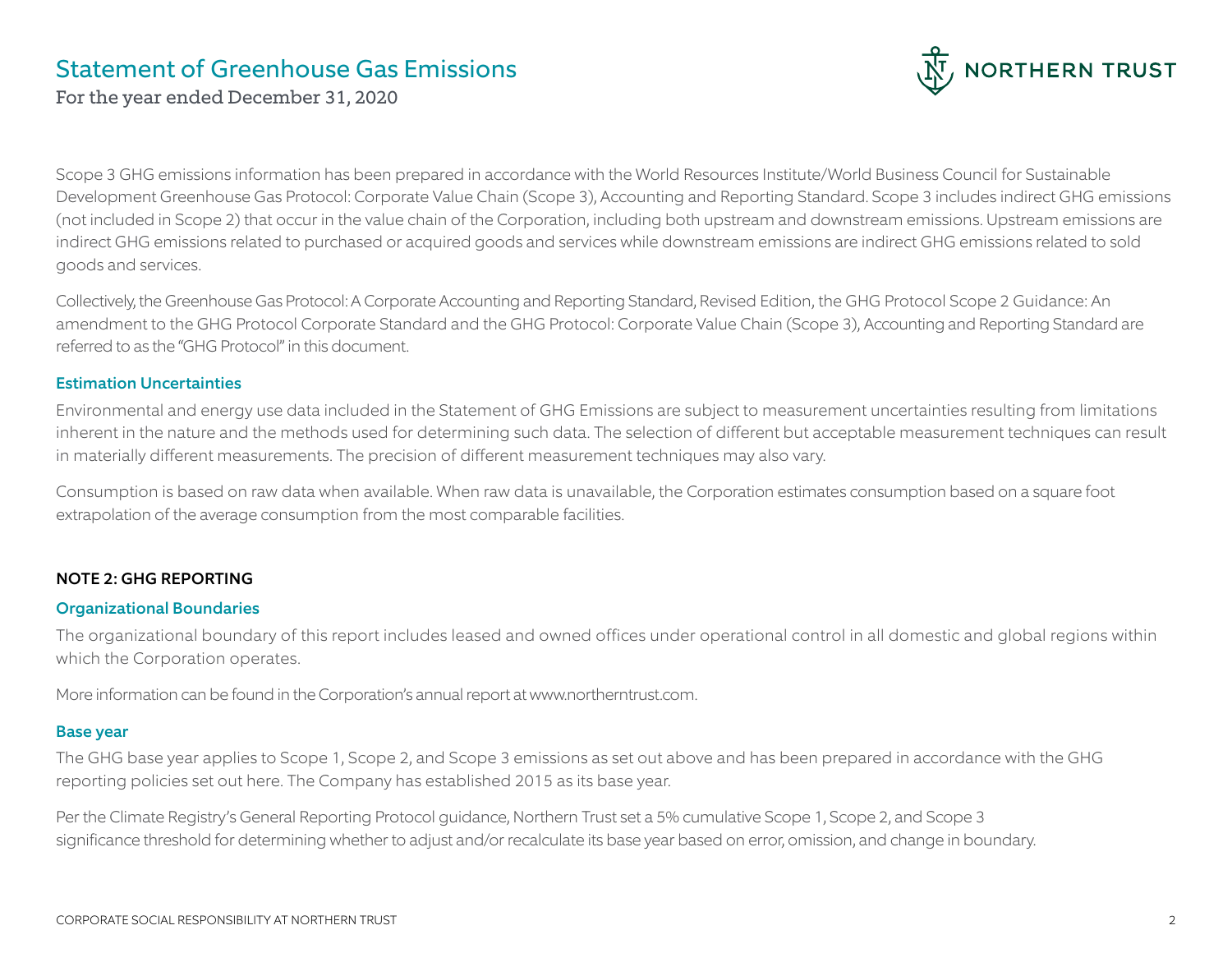For the year ended December 31, 2020



### Greenhouse Gases

All GHG emissions figures are in metric tonnes of carbon dioxide equivalents (CO2e). In accordance with the GHG Protocol, the Corporation has included in its reporting carbon dioxide (CO2), methane (CH4), and nitrous oxide (N2O). Hydrofluorocarbons (HFCs), Perfluorocarbons (PFCs), Sulphur Hexafluoride (SF6), and Nitrogen trifluoride (NF3) emissions have been omitted as they are not material sources of greenhouse gases for the Corporation.

### GHG Emissions Factors

| <b>Emissions Scope</b> | <b>Emissions Source</b>                                                                                                                | <b>Emissions Factor Employed</b>                                                                                                                                                                                                                                                                                                                                                                                                                                                                                                                                                                                                                                                                                                                                             |
|------------------------|----------------------------------------------------------------------------------------------------------------------------------------|------------------------------------------------------------------------------------------------------------------------------------------------------------------------------------------------------------------------------------------------------------------------------------------------------------------------------------------------------------------------------------------------------------------------------------------------------------------------------------------------------------------------------------------------------------------------------------------------------------------------------------------------------------------------------------------------------------------------------------------------------------------------------|
| Scope 1                | Natural gas Diesel fuel                                                                                                                | Intergovernmental Panel on Climate Change - IPCC: Guidelines for National Greenhouse Gas Inventories (2006)                                                                                                                                                                                                                                                                                                                                                                                                                                                                                                                                                                                                                                                                  |
| Scope 2                | Purchased electricity                                                                                                                  | United States - EPA eGRID 2019 State File released 23/02/2021<br><b>International</b> – IEA 2017 released 2019<br>United Kingdom - DEFRA Greenhouse Gas Reporting: Conversion Factors 2020<br>Residual Mix - AIB European Residual Mixes 2019 - Version 1.1, 2020-09-08                                                                                                                                                                                                                                                                                                                                                                                                                                                                                                      |
| Scope 3                | <b>Business travel</b><br>Employee commuting<br>fuel-and-energy-<br>related activities not<br>included in Scope 1 or<br>2 (T&D losses) | <b>Hotels</b><br>The Climate Registry's General Reporting Protocol, v1.1, May 2008, Table 12.1<br>Source: EPA CHP Partnership. "CHP in the Hotel and Casino Market Sectors." December 2005. Prepared by Energy and Environmental Analysis, Inc. Table 16.<br>The Climate Registry's General Reporting Protocol, v1.1, May 2008, Table 12.3<br>Source: EPA CHP Partnership. "CHP in the Hotel and Casino Market Sectors." December 2005. Prepared by Energy and Environmental Analysis, Inc. Table<br>ES-2. (note that kBtu of natural gas have been converted to therms by dividing by 100)<br>Assumed 10 therms = 1 MMBtu and 1 MMBTU = 293 kWh<br>Source: GHG Protocol Emissions Factors from Cross-Sector Tools (March 2017) Table 9. US average converted to lb CO2/kWh. |
|                        |                                                                                                                                        | Flights<br>GHG Protocol Emissions Factors from Cross-Sector Tools (March 2017)<br>IPCC 2006 Guidelines for National Greenhouse Gas Inventories, http://www.ipcc-ngqip.iqes.or.jp/public/2006ql/vol2.html (Tables 1-3 of the WRI GHG inventories)<br>DEFRA conversion factors 2016                                                                                                                                                                                                                                                                                                                                                                                                                                                                                            |
|                        |                                                                                                                                        | <b>Rental Cars</b><br>Table 14 from GHG Protocol Emissions Factors from Cross-Sector Tools (March 2017)<br>US vehicles: US EPA Climate Leaders (updated May 2008).                                                                                                                                                                                                                                                                                                                                                                                                                                                                                                                                                                                                           |
|                        |                                                                                                                                        | Shuttle vehicles<br>GHG Protocol Emissions Factors from Cross-Sector Tools (March 2017)<br><b>T&amp;D</b> losses<br>IEA 2017 released 2019, T&D losses adjustment file                                                                                                                                                                                                                                                                                                                                                                                                                                                                                                                                                                                                       |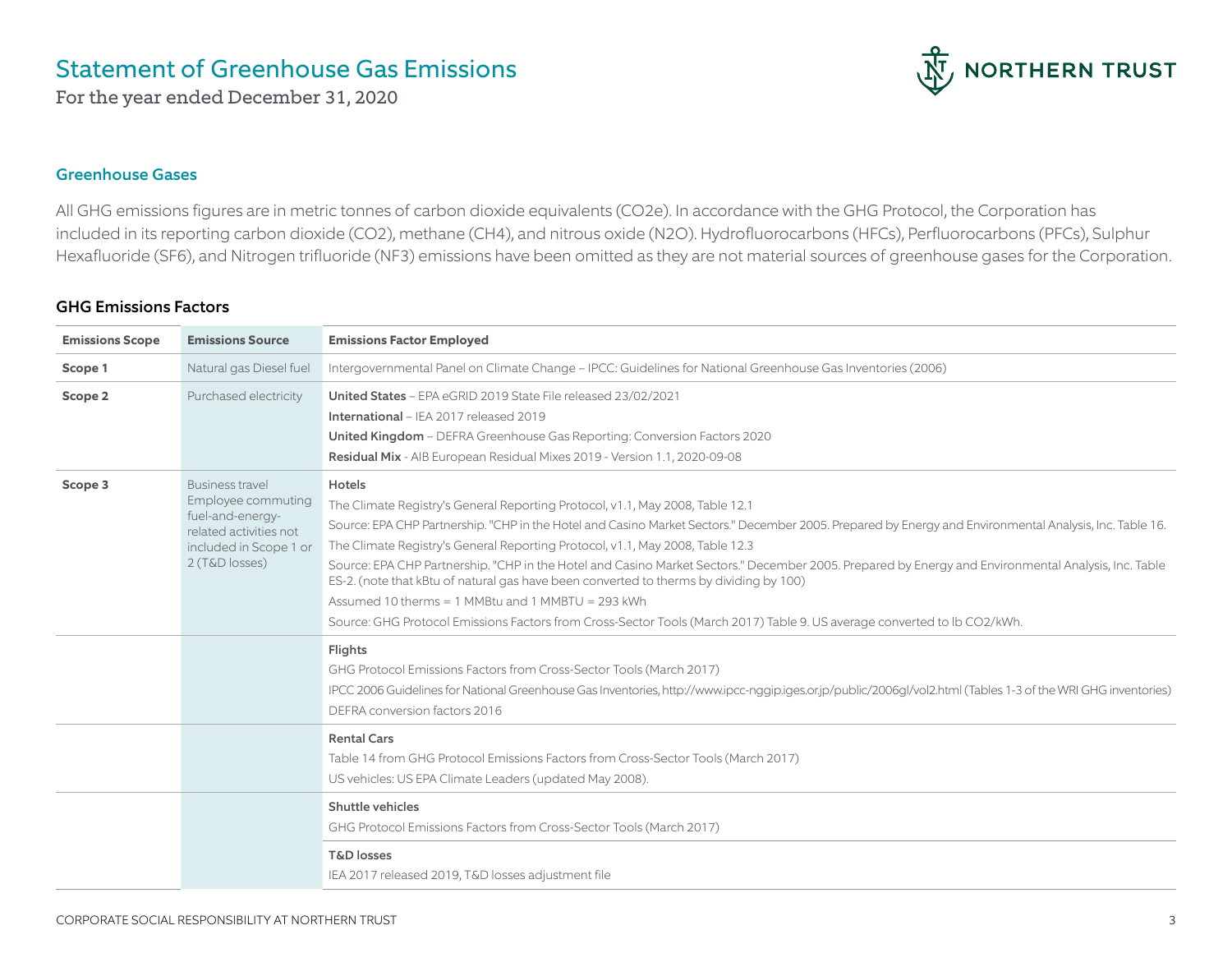

For the year ended December 31, 2020

### Market-Based Approach

Adjusted emissions factors due to residual mix for facilities in North America and Asia Pacific are not available, which may result in double counting between electricity consumers. Location-based factors were applied to these facilities.

As available, utility specific factors or residual mix factors were applied to facilities in Europe Middle East.

### Global Warming Potentials

GHG emissions were calculated using the Global Warming Potentials (GWP) from the International Panel on Climate Change (IPCC) Fifth Assessment Report for CO2, the IPCC Fourth Assessment Report for CH4 and IPCC Third Assessment report for N20.

### NOTE 3 – GHG EMISSIONS BY REGION (MT CO2E)

|                                      | <b>North America</b> | <b>Europe Middle East</b> | <b>Asia Pacific</b> | Total  |
|--------------------------------------|----------------------|---------------------------|---------------------|--------|
| Scope 1                              | 1,202                | 280                       | 128                 | 1,610  |
| Scope 2: Location-Based Approach     | 18,316               | 2,522                     | 5,536               | 26,374 |
| Scope 2: Market-Based Approach Total | 18,316               | 299                       | 5,536               | 24,151 |
| Scope 3                              | 3,046                | 820                       | 2,094               | 5,960  |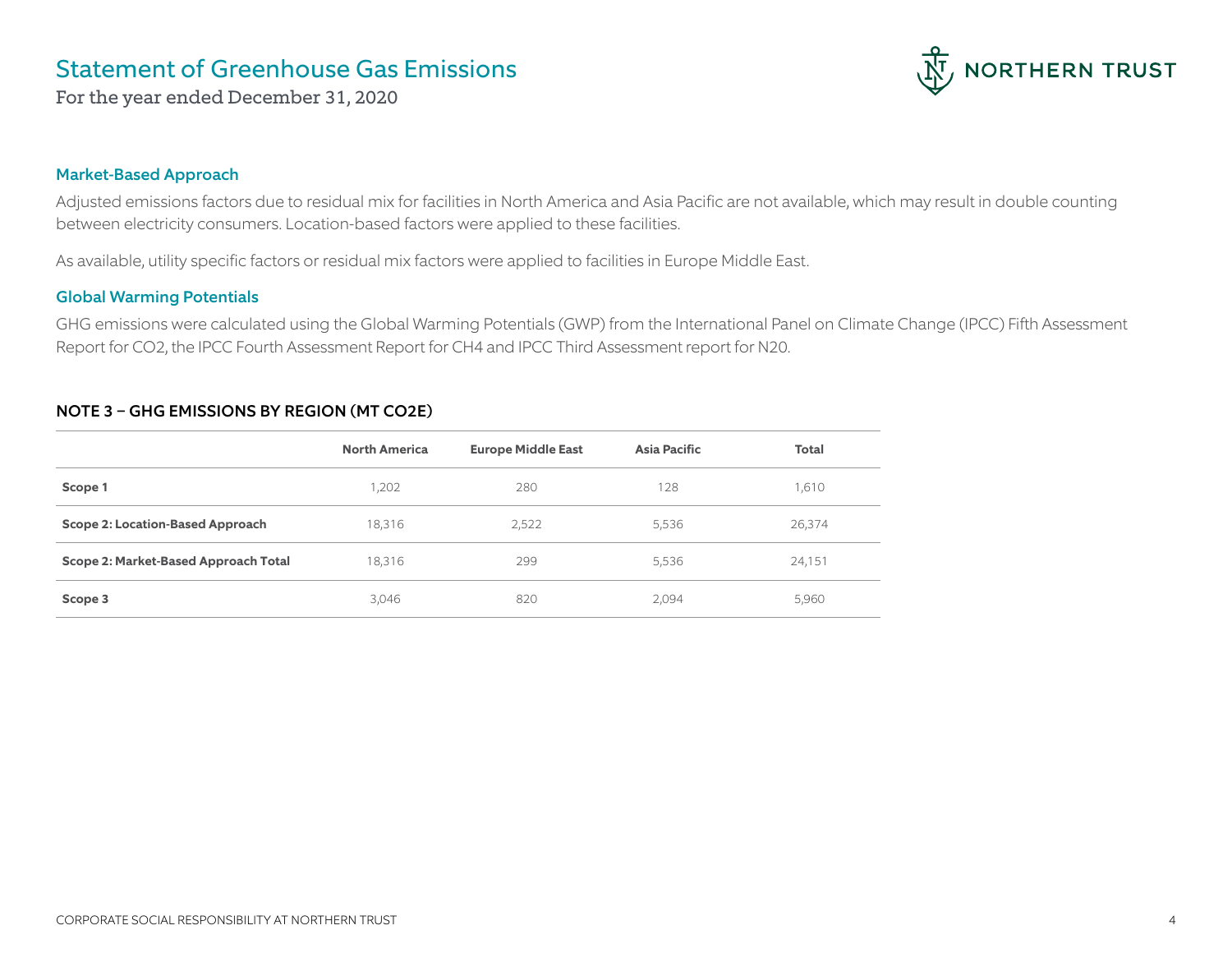For the year ended December 31, 2020



### NOTE 4 – CO2E INTENSITY

The Corporation has selected global full-time employees (FTE) as the basis for its intensity calculation. One FTE represents an employee working a forty-hour work week.

In 2017, the Corporation reset a goal to reduce total Scope 1, Scope 2 (using the Market-Based Approach), and Scope 3 carbon emissions by 25% by 2020 compared to the 2015 baseline. In 2020, the Corporation has exceeded that goal, reducing emissions by -65%. The Corporation will set a new goal in 2021.

### Market-Based: MT Co<sub>2</sub>e PER FTE

|                                  | 2015   | 2016   | 2017   | 2018   | 2019   | 2020   |
|----------------------------------|--------|--------|--------|--------|--------|--------|
| Scope 1 - per FTE                | 0.190  | 0.139  | 0.119  | 0.141  | 0.096  | 0.077  |
| Scope 2 - per FTE                | 2.850  | 2.636  | 2.361  | 1.873  | 1.775  | 1.158  |
| Scope 3 - per FTE                | 1.242  | 1.095  | 1.165  | 1.030  | 1.025  | 0.286  |
| Total - per FTE                  | 4.282  | 3.869  | 3.645  | 3.044  | 2.897  | 1.521  |
| <b>Total Full Time Employees</b> | 16,152 | 16,874 | 17,830 | 18.716 | 19,800 | 20,864 |

### NOTE 5 - GHG EMISSIONS BY TYPE

|                                  | <b>Carbon Dioxide</b><br>(CO2) | <b>Methane</b><br>(CH4) | <b>Nitrous Oxide</b><br>(N2O) | <b>Total</b> |
|----------------------------------|--------------------------------|-------------------------|-------------------------------|--------------|
| Scope 1                          | ,605                           | 4                       |                               | 1,610        |
| Scope 2: Location-Based Approach | 26,225                         | 51                      | 98                            | 26,374       |
| Scope 2: Market-Based Approach   | 24,002                         | 51                      | 98                            | 24,151       |
| Scope 3                          | 5,940                          | 12                      | 8                             | 5,960        |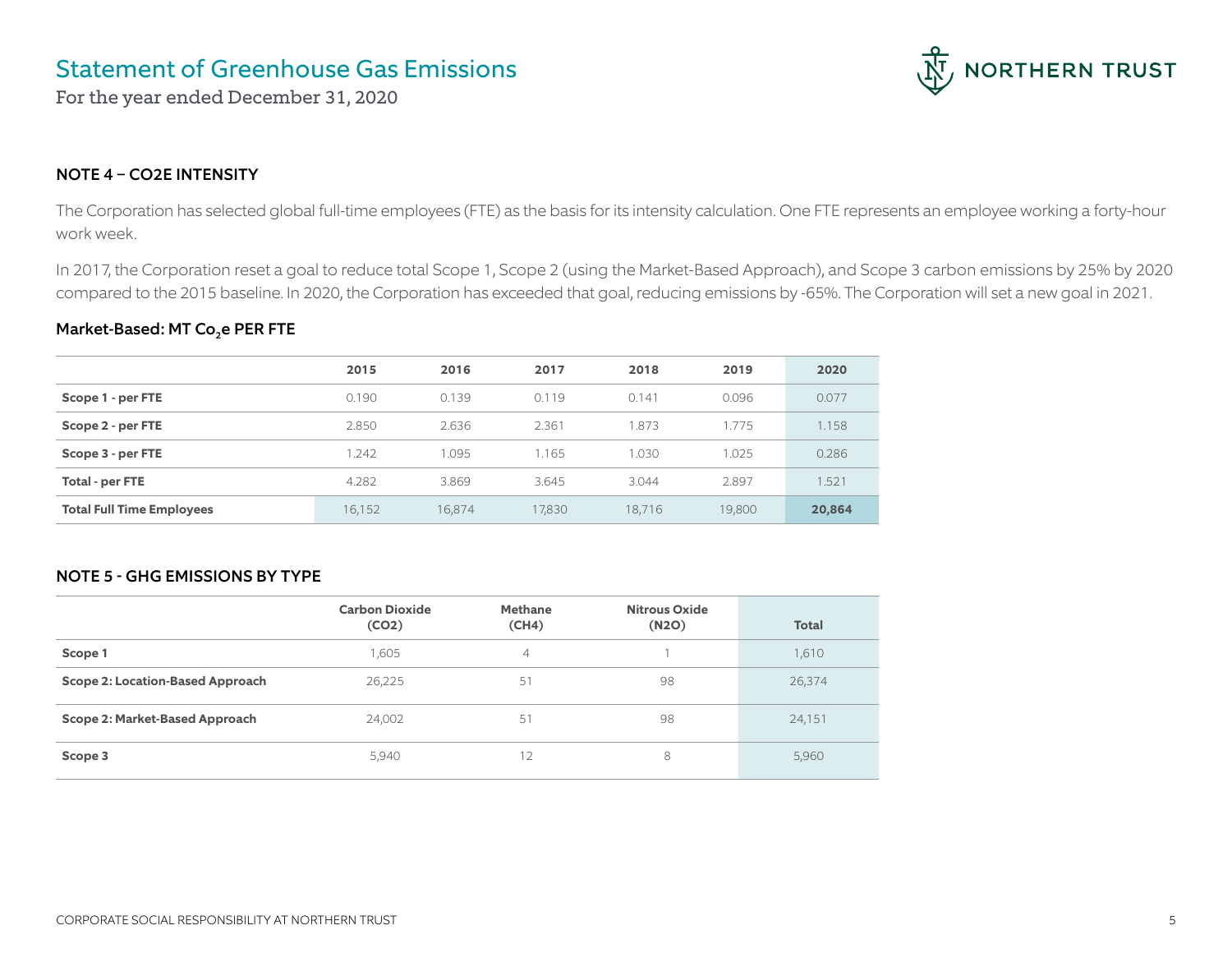NORTHERN TRUST

For the year ended December 31, 2020

## NOTE 6 – SCOPE 3 REPORTING

| <b>Scope 3 Category</b> |                |                                                                          | 2015                                   | 2016                                   | 2017                                   | 2018                                   | 2019                                   | 2020                                   | <b>Notes</b>                                                                                                                                                                                                                     |
|-------------------------|----------------|--------------------------------------------------------------------------|----------------------------------------|----------------------------------------|----------------------------------------|----------------------------------------|----------------------------------------|----------------------------------------|----------------------------------------------------------------------------------------------------------------------------------------------------------------------------------------------------------------------------------|
| Scope 3 Emissions       |                | Purchased Goods &<br>Services                                            | Relevant,<br>not yet<br>calculated     | Relevant,<br>not yet<br>calculated     | Relevant,<br>not yet<br>calculated     | Relevant,<br>not yet<br>calculated     | Relevant,<br>not yet<br>calculated     | Relevant,<br>not yet<br>calculated     | Northern Trust is working with a number of suppliers to calculate this data, but have not made<br>significant enough progress to report figures.                                                                                 |
|                         | $\overline{2}$ | <b>Capital Goods</b>                                                     | Relevant,<br>not yet<br>calculated     | Relevant,<br>not yet<br>calculated     | Relevant,<br>not yet<br>calculated     | Relevant,<br>not yet<br>calculated     | Relevant,<br>not yet<br>calculated     | Relevant,<br>not yet<br>calculated     | Northern Trust is working with a number of suppliers to calculate this data, but have not made<br>significant enough progress to report figures.                                                                                 |
|                         | 3              | Fuel- and Energy-Related<br>Activities (not included in<br>Scope 1 or 2) | 4,390                                  | 4,759                                  | 4,666                                  | 3,211                                  | 3,397                                  | 2,419                                  | The fuel-and-energy-related activities that are tracked for Scope 3 are the transmission and<br>distribution line losses. T&D losses are calculated using the T&D emissions factors from IEA.                                    |
|                         | Δ              | Transportation &<br><b>Distribution</b>                                  | Not<br>Relevant                        | Not<br>Relevant                        | Not<br>Relevant                        | Not<br>Relevant                        | Not<br>Relevant                        | Not<br>Relevant                        | Similar to other companies in the financial services industry, Northern Trust does not produce<br>physical products.                                                                                                             |
|                         | 5              | Waste Generated in<br>Operations                                         | Not<br>Relevant                        | Not<br>Relevant                        | Not<br>Relevant                        | Not<br>Relevant                        | Not<br>Relevant                        | Not<br>Relevant                        | Similar to other companies in the financial services industry, Northern Trust does not have<br>manufacturing facilities. The waste generated in operations consists mainly of municipal solid<br>waste generated in its offices. |
|                         |                | <b>Business Travel - Total</b>                                           | 11,097                                 | 9,460                                  | 11,690                                 | 11,904                                 | 12,798                                 | 2,595                                  | Business Travel emissions are based on vendor reported travel type and distance.                                                                                                                                                 |
|                         |                | <b>Business travel - Air</b>                                             | 9,292                                  | 8,007                                  | 10,189                                 | 10,206                                 | 11,056                                 | 2,198                                  |                                                                                                                                                                                                                                  |
| Upstream                | 6              | <b>Business travel - Car</b><br>Rental                                   | 968                                    | 515                                    | 550                                    | 545                                    | 472                                    | 168                                    |                                                                                                                                                                                                                                  |
|                         |                | Business travel -<br><b>Hotel Stays</b>                                  | 837                                    | 938                                    | 951                                    | 1,153                                  | 1.270                                  | 229                                    |                                                                                                                                                                                                                                  |
|                         |                | Rail                                                                     | Relevant,<br>not yet<br>calculated     | Relevant,<br>not yet<br>calculated     | Relevant,<br>not yet<br>calculated     | Relevant,<br>not yet<br>calculated     | Relevant,<br>not yet<br>calculated     | Relevant,<br>not yet<br>calculated     | Data for rail travel is not available at this time. Northern Trust continues to work with the vendor<br>to address the availability of this information.                                                                         |
|                         |                | <b>Employee Commuting</b>                                                | 4,567                                  | 4,250                                  | 4,408                                  | 4,166                                  | 4.099                                  | 946                                    | Shuttle bus services are provided in Chicago and Bangalore offices. Fuel and mileage provided<br>by third party vendor.                                                                                                          |
|                         | 8              | <b>Leased Assets</b>                                                     | Not report,<br>explanation<br>provided | Not report,<br>explanation<br>provided | Not report,<br>explanation<br>provided | Not report,<br>explanation<br>provided | Not report,<br>explanation<br>provided | Not report,<br>explanation<br>provided | Scope 3 emissions from the operation of leased assets are already accounted for in scope 2<br>emissions as they are under Northern Trust's operational control.                                                                  |